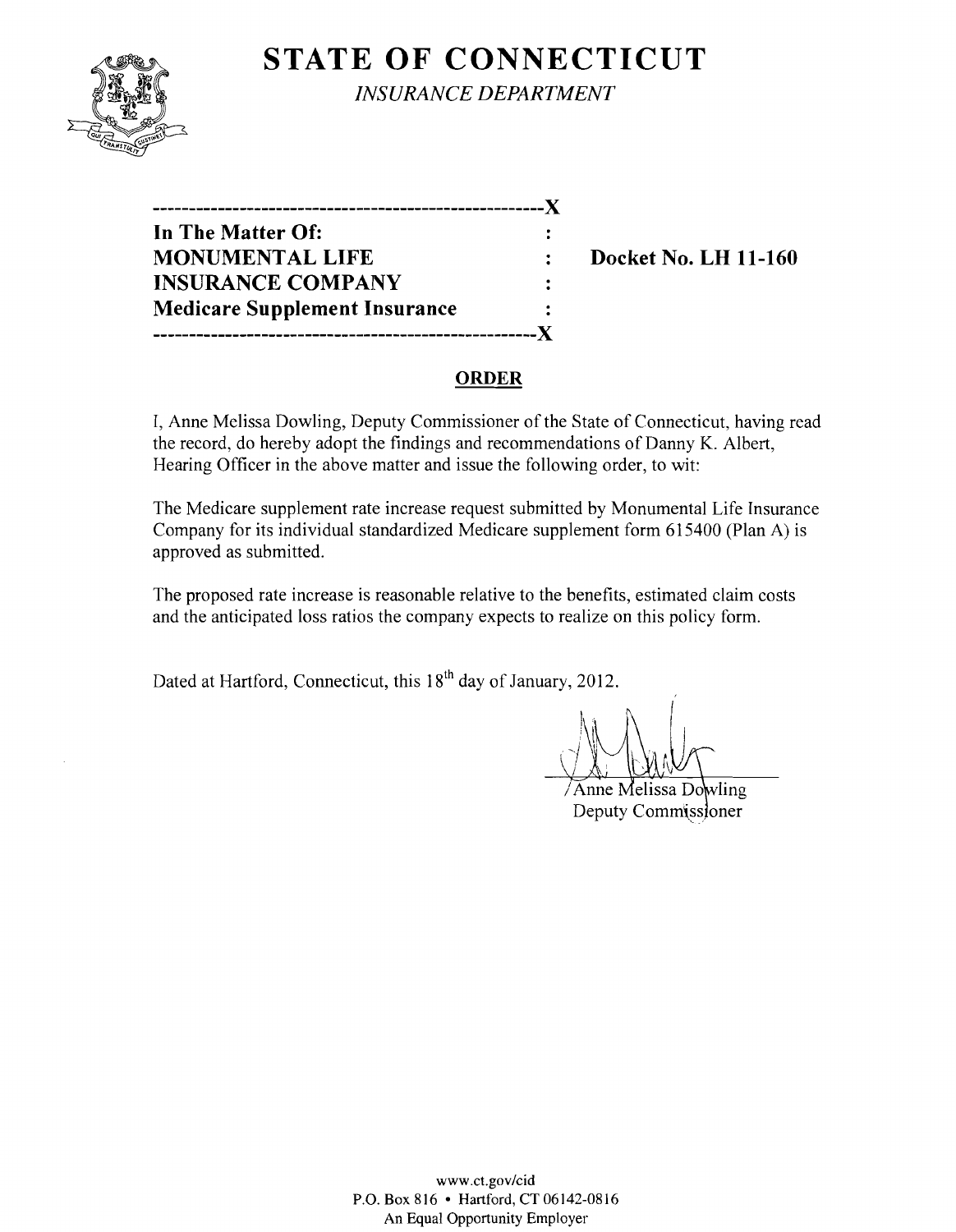# **STATE OF CONNECTICUT**



*INSURANCE DEPARTMENT* 

| ----------------------------X        |   |
|--------------------------------------|---|
| In The Matter Of:                    |   |
| <b>MONUMENTAL LIFE</b>               |   |
| <b>INSURANCE COMPANY</b>             | ÷ |
| <b>Medicare Supplement Insurance</b> | ÷ |
| ------------------------------X      |   |

**WEDOCKET NO. LH 11-160** 

## **PROPOSED FINAL DECISION**

# 1. **INTRODUCTION**

The Insurance Commissioner of the State of Connecticut is empowered to review rates charged for individual and group Medicare supplement policies sold to any resident of this State who is eligible for Medicare. The source for this regulatory authority is contained in Chapter 700c and Section 38a-495a of the Connecticut General Statutes.

After due notice a hearing was held at the Insurance Department in Hartford on January 5,2012, to consider whether or not the rate increase requested by Monumental Life Insurance Company on its individual standardized Medicare supplement business should be approved.

No members from the general public attended the hearing.

No representatives from Monumental Life Insurance Company attended the hearing.

The hearing was conducted in accordance with the requirements of Section 38a-474, Connecticut General Statutes, the Uniform Administrative Procedures Act, Chapter 54 of the Connecticut General Statutes, and the Insurance Department Rules of Practice, Section 38a-8-l et seq. of the Regulations of Connecticut State Agencies.

A Medicare supplement (or Medigap) policy is a private health insurance policy sold on an individual or group basis which provides benefits that are additional to the benefits provided by Medicare. For many years Medicare supplement policies have been highly regulated under both state and federal law to protect the interests of persons eligible for Medicare who depend on these policies to provide additional coverage for the costs of health care.

Effective December 1, 2005, Connecticut amended its program of standardized Medicare supplement policies in accordance with Section 38a-495a of the Connecticut General Statutes, and Sections 38a-495a-1 through 38a-495a-21 of the Regulations of Connecticut Agencies. This program, which conforms to federal requirements, provides that all insurers offering Medicare supplement policies for sale in the state must offer the basic "core" package of benefits known as Plan A. Insurers may also offer anyone or more of eleven other plans (Plans B through L).

> www.ct.gov/cid P.O. Box 816 • Hartford, CT 06142-0816 An Equal Opportunity Employer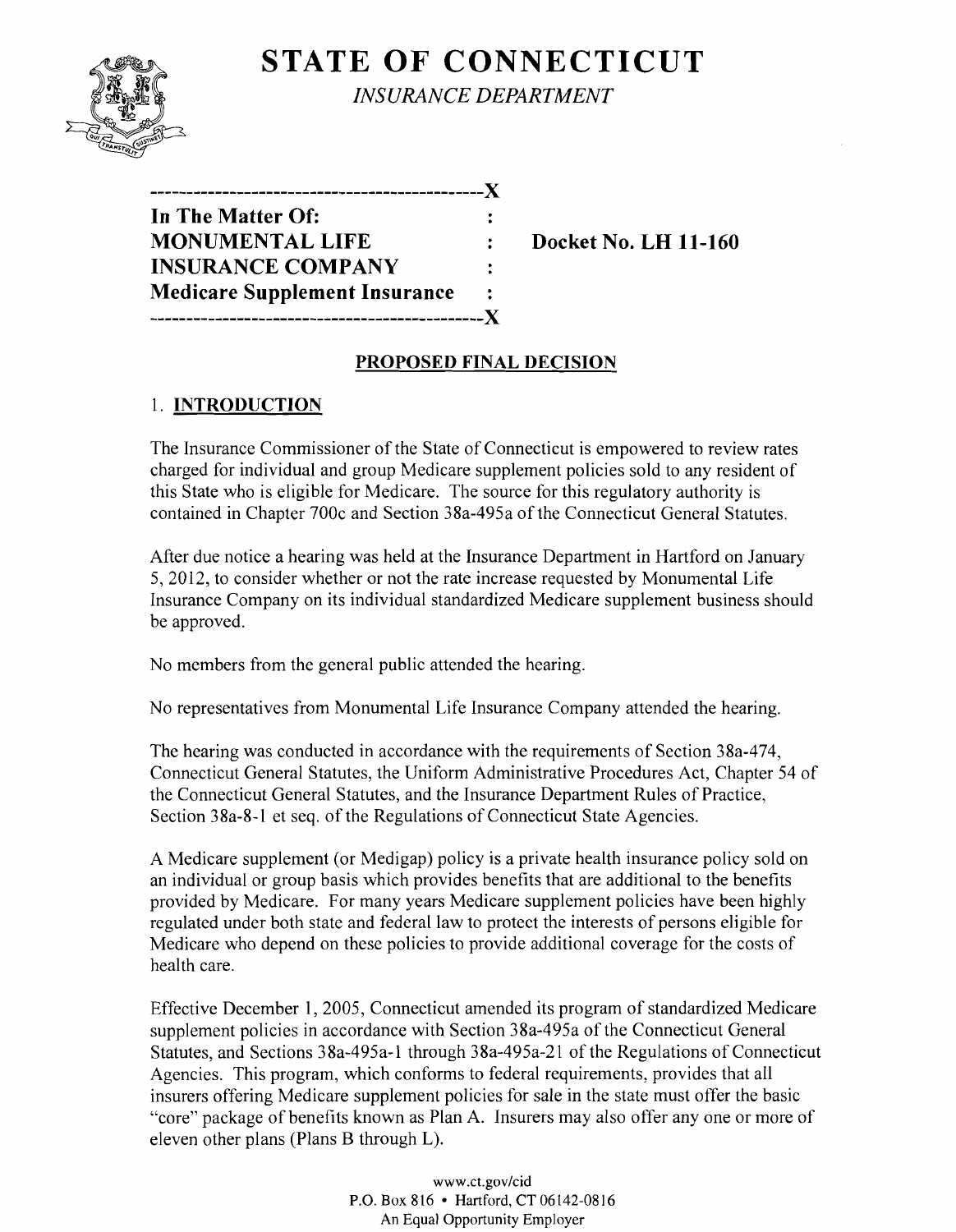Effective January 1,2006, in accordance with Section 38a-495c ofthe Connecticut General Statutes (as amended by Public Act 05-20) premiums for all Medicare supplement policies in the state must use community rating. Rates for Plans A through L must be computed without regard to age, gender, previous claims history or the medical condition of any person covered by a Medicare supplement policy or certificate.

The statute provides that coverage under Plan A through L may not be denied on the basis of age, gender, previous claims history or the medical condition of any covered person. Insurers may exclude benefits for losses incurred within six months from the effective date of coverage based on a pre-existing condition.

Effective October 1, 1998, carriers that offer Plan B or Plan C must make these plans as well as Plan A, available to all persons eligible for Medicare by reason of disability.

Insurers must also make the necessary arrangements to receive notice of all claims paid by Medicare for their insureds so that supplemental benefits can be computed and paid without requiring insureds to file claim forms for such benefits. This process of direct notice and automatic claims payment is commonly referred to as "piggybacking" or "crossover".

Sections 38a-495 and 38a-522 of the Connecticut General Statutes, and Section 38a-495a-l0 of the Regulations of Connecticut Agencies, state that individual and group Medicare supplement policies must have anticipated loss ratios of 65% and 75%, respectively. Under Sections 38a-495-7 and 38a-495a-l0 of the Regulations of Connecticut Agencies, filings for rate increases must demonstrate that actual and expected losses in relation to premiums meet these standards, and anticipated loss ratios for the entire future period for which the requested premiums are calculated to provide coverage must be expected to equal or exceed the appropriate loss ratio standard.

Section 38a-473 of the Connecticut General Statutes provides that no insurer may incorporate in its rates for Medicare supplement policies factors for expenses that exceed 150% of the average expense ratio for that insurer's entire written premium for all lines of health insurance for the previous calendar year.

## II. **FINDING OF FACT**

After reviewing the exhibits entered into the record of this proceeding, and utilizing the experience, technical competence and specialized knowledge of the Insurance Department, the undersigned makes the following findings of fact:

- 1. Monumental Life Insurance Company has requested an 8.0% rate increase for its individual standardized Medicare supplement policy form 615400, Plan A.
- 2. In-force policy counts as of  $7/31/11$  are 1 in Connecticut and 211 on a nationwide basis.
- 3. Monumental Life has conformed to subsection (e) of section 38a-495c, C.G.S. regarding the automatic claims processing requirement.
- 4. The proposed rates are designed to satisfy the Connecticut statutory loss ratio of 65%.